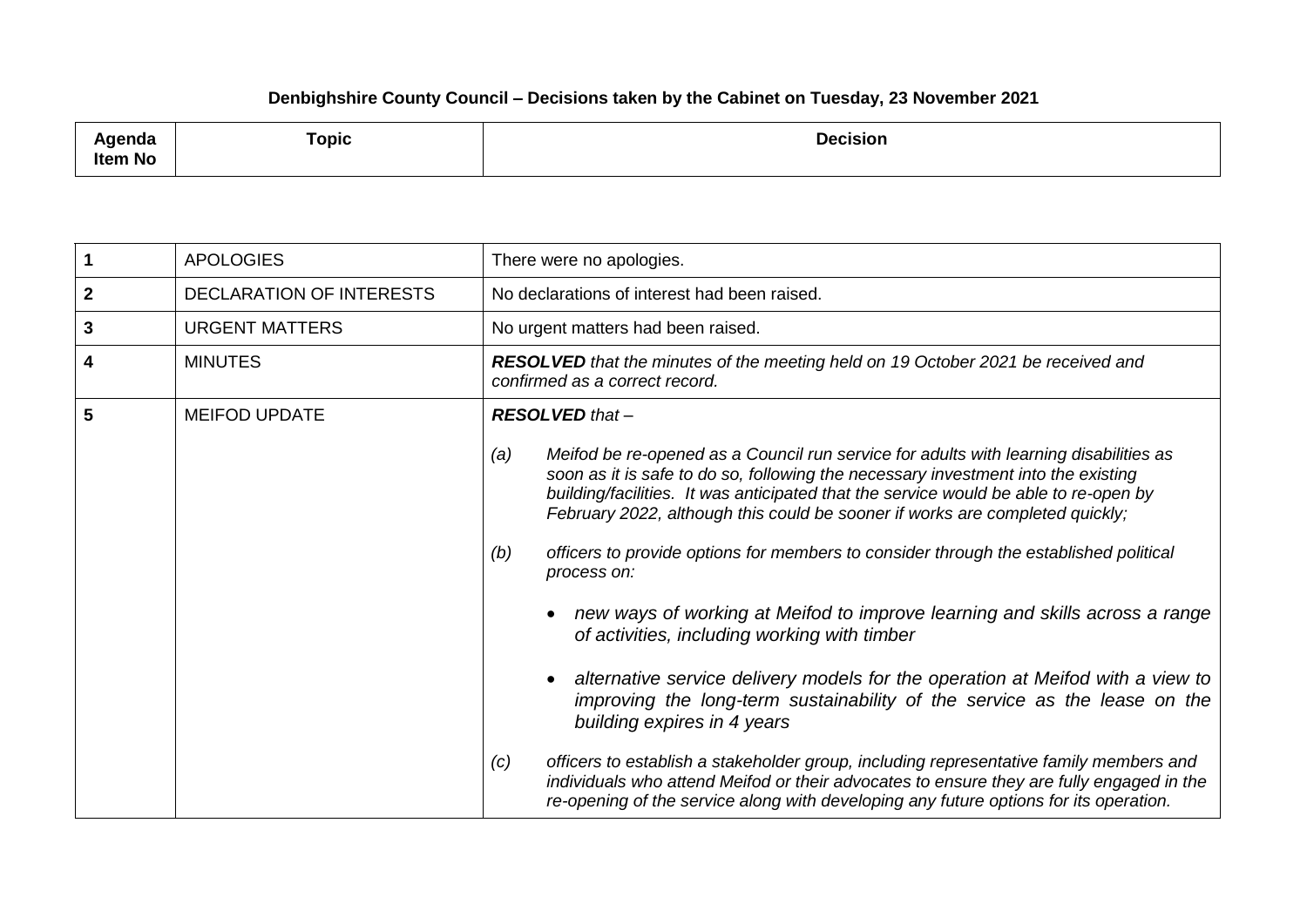## **Denbighshire County Council – Decisions taken by the Cabinet on Tuesday, 23 November 2021**

| .<br>nua<br><b>Item No</b> | Topic | <b>Decision</b> |
|----------------------------|-------|-----------------|
|----------------------------|-------|-----------------|

| 6 | <b>LLANNERCH BRIDGE</b>                                                                   | <b>RESOLVED</b> that Cabinet confirm support for the principle of replacing the bridge, subject to<br>securing the necessary funding to do so. This will include making an approach to Welsh<br>Government to request external funding.                                                                                                                                                                                                                                                                                                                                                                                                                                |
|---|-------------------------------------------------------------------------------------------|------------------------------------------------------------------------------------------------------------------------------------------------------------------------------------------------------------------------------------------------------------------------------------------------------------------------------------------------------------------------------------------------------------------------------------------------------------------------------------------------------------------------------------------------------------------------------------------------------------------------------------------------------------------------|
| 7 | UK GOVERNMENT LEVELLING UP<br>FUND BID APPROVAL - CLWYD<br><b>WEST CONSTITUENCY</b>       | <b>RESOLVED</b> that Cabinet -<br>(a)<br>supports the theme of the bid, the proposed projects to be included in the bid and the<br>broad indicative value of each project, and<br>delegates authority to the Chief Executive Officer and Head of Planning, Public<br>(b)<br>Protection and Countryside Services in consultation with the Section 151 Officer, Head<br>of Legal, HR and Democratic Services and the Leader, to refine the projects and project<br>costs as required and to agree for a bid to be submitted to UK Government from<br>Denbighshire County Council in partnership with Conwy County Borough Council for the<br>constituency of Clwyd West. |
| 8 | <b>REGIONAL MEMORY</b><br>ASSESSMENT SUPPORT SERVICE<br><b>INVITATION TO TENDER (ITT)</b> | <b>RESOLVED</b> that -<br>Denbighshire County Council act as the Lead Commissioner for the Regional Memory<br>(a)<br>Support Assessment Service Invitation to Tender;<br>that the Invitation to Tender exercise is led by the Denbighshire County Council<br>(b)<br>procurement team in order to ensure due process is followed which is appropriate to the<br>level of the potential contract value, and<br>Cabinet confirms it has read, understood and taken account of the Well-being Impact<br>(c)<br>Assessment (Appendix I to the report) as part of its consideration.                                                                                         |
| 9 | <b>TENDER OF NEW FLEET</b>                                                                | <b>RESOLVED</b> that Cabinet -                                                                                                                                                                                                                                                                                                                                                                                                                                                                                                                                                                                                                                         |